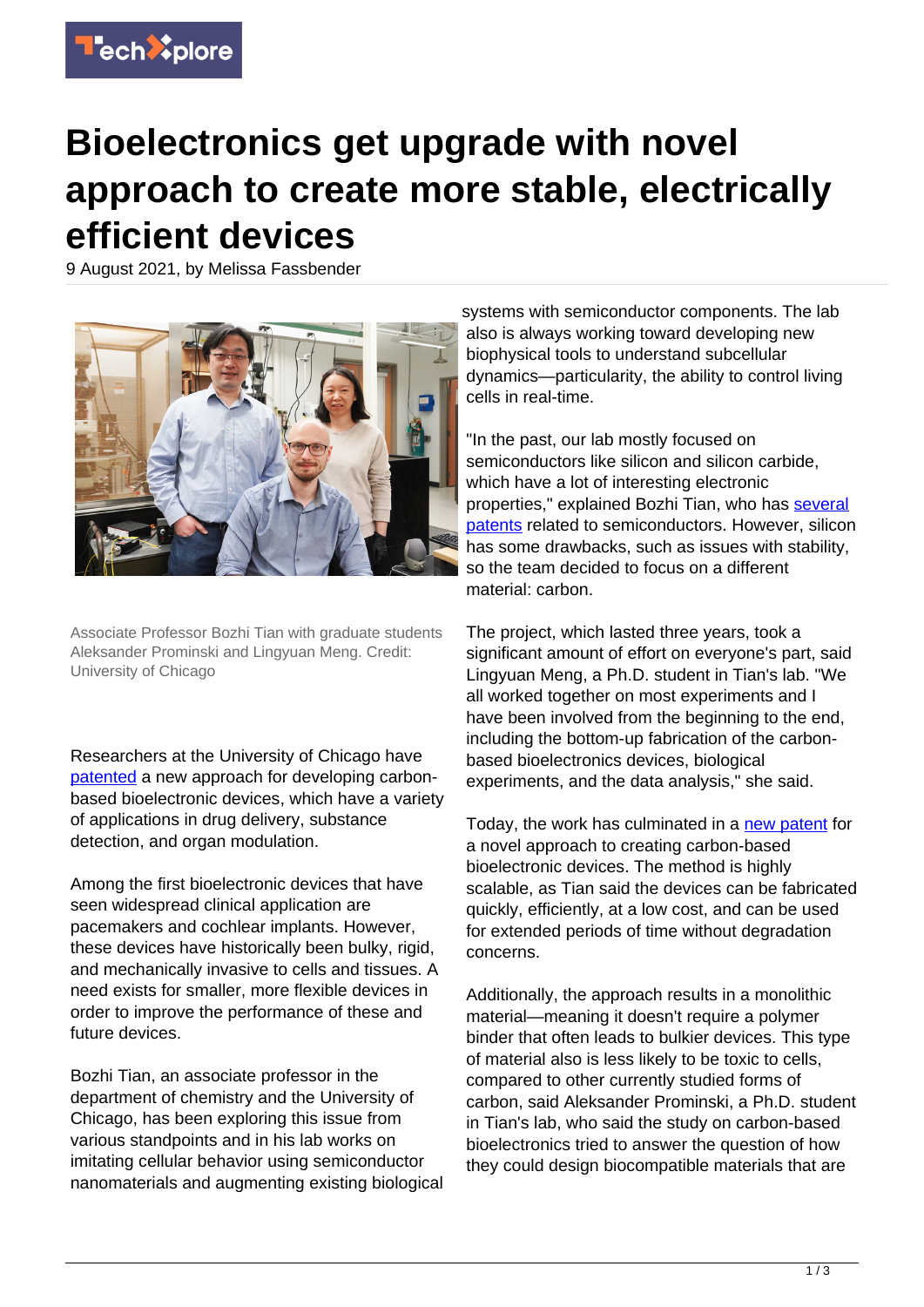

also stable and electrically efficient.

Using the patented approach, the researchers can fabricate devices that, in addition to being monolithic, are flexible, conducting, and most importantly, biocompatible. "We have shown that hierarchical carbon membranes form high-quality interfaces with biological structures and enabled modulations of cells, tissues, and nerves," explained Prominski.

With potential applications in biophysics and tissue engineering, the patented material and *device* have and chimeric antigen receptor (CAR) T-cells successfully been applied to stimulate cells in vitro, or in a culture dish. The next steps would involve testing the device in animal models.

"In our body, the way that cells and tissues communicate is to use ions, so we decided to manipulate these ions using this electrochemical device. The basic idea is to use the material to attract and repel ions," explained Tian. "Our tissues like to explore the subcellular-level changes in are very complicated; they do not just communicate cells, such as the exosomes profiles, during the chemically, but electrically."

This complexity, however, is what enables researchers to treat disease both chemically with pharmaceuticals, and electrically, with devices like the ones being developed in Tian's lab. Applying this two-pronged, electrochemical method, "you don't miss one possible approach to healing or damage repair," Tian said.

## **Bioelectronics and beyond**

The researchers have demonstrated various potential applications for the devices, which can also incorporate flexible electrical sensing or recording functions. Among its potential uses include modulating the contraction rate of cardiac cells to target frequency, controlling the electrical properties of isolated heart and retinal tissues, and stimulating sciatic nerves.

"Efficient stimulation of hearts and nerves shows potential for application of this material in bioelectronics implants," added Prominski. Meng also noted that the platform could potentially also be used in energy research or as an implantable power element.

"Bioelectronics is highly interdisciplinary field and it benefits techniques across the physical and life sciences through facilitating novel insights into the fundamental scientific understanding and facilitating a variety of biomedical applications," said Meng, who is focusing her research on using synthetic materials for cellular and intracellular biomodulations.

Currently, she is working on two independent projects, including the development of active biomaterials for activating and modulating T-cells signaling and functions. This work could have significant implications for cancer prevention and treatment.

"My second project focuses on the electrical modulation of exosome in live cells, kind of an extension of this bioelectronics project into the subcellular-level," added Meng, who said she would electrical stimulation using the kind of devices developed in Tian's lab.

Prominski also is pursuing his research in two main directions. "My first project focuses on materials chemistry, and I am studying how surface nanoengineering can be applied to design efficient optostimulation materials," he said. These materials could be used for heart pacing and neural stimulation and have many promising clinical applications, such as injectable temporary pacemakers and deep-brain stimulation probes.

His second project is related to cell physiology—with the goal of developing advanced real-time image processing and automating bioelectronic experiments. "Currently, I am designing an intelligent and automated computer system that can perform autonomous bioelectronic experiments on timescales that are not practical for the human experimenter," he explained. The system incorporates state-of-the-art machine vision and machine intelligence algorithms.

"I believe that my studies will allow us to perform new types of bioelectronic experiments, which will expand our understanding of [biological systems](https://techxplore.com/tags/biological+systems/)